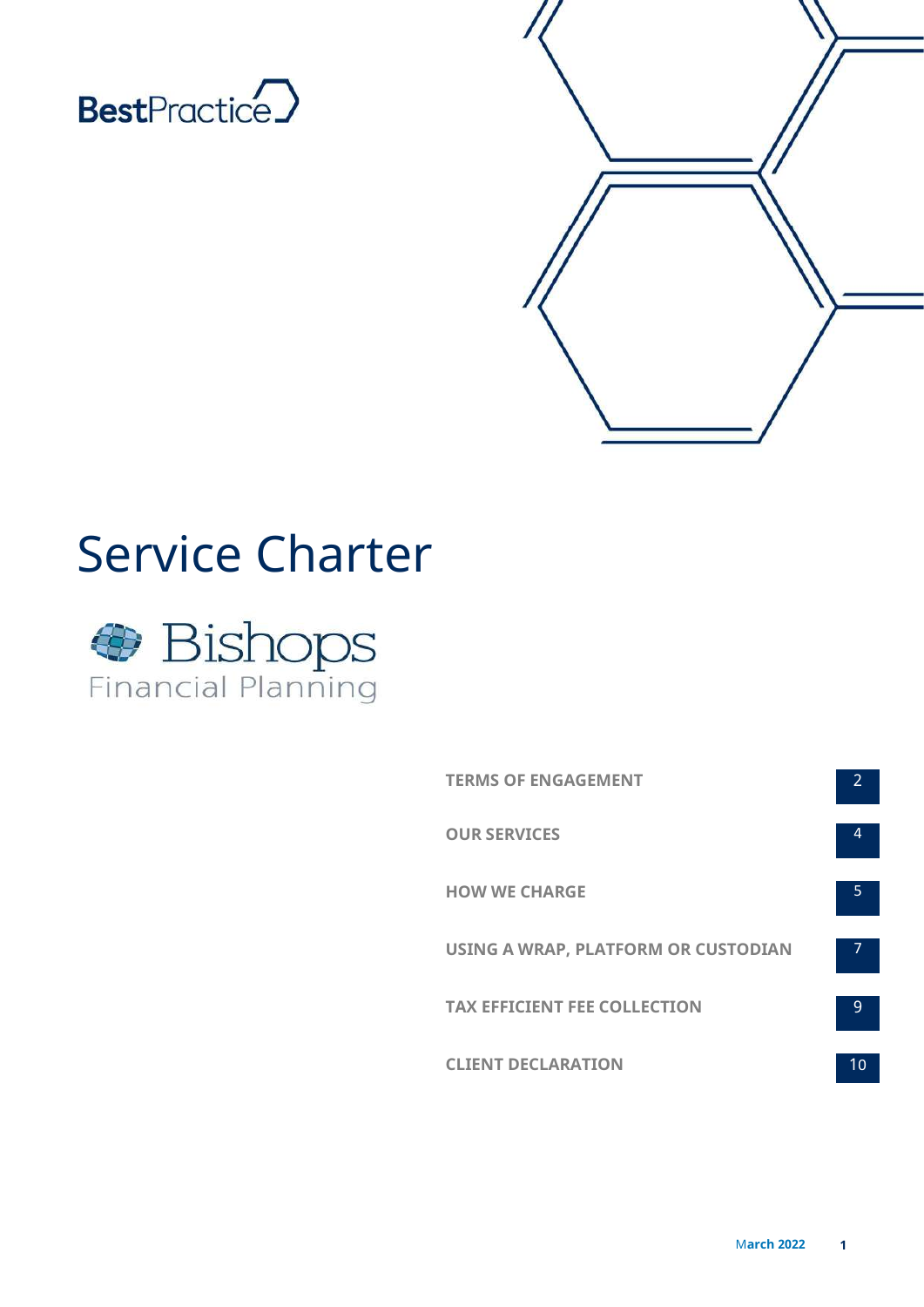Bishops Financial Planning Limited, Phoenix Park, Blakewater Road, Blackburn, Lancashire, BB1 5BG. Telephone: 01254 261166 Terms of Engagement

Bishops Financial Planning Ltd is a firm of financial planners and an Appointed Representative of Best Practice IFA Group Limited, which is a network that promotes a high level of market standards through the provision of back-up resource, technology, training and support. Best Practice IFA Group Limited is authorised and regulated by the Financial Conduct Authority. The registration number is 223112 and a full list of Appointed Representatives can be found on the FCA register. www.register.fca.org.uk

# Introduction

This document is aimed at providing you with a brief overview of our firm and to introduce our services to you in more detail, from which you may then select the service and remuneration package that best suits your needs. We will discuss this with you so that you fully understand what is offered and how it will benefit you. Should you have any questions on any element of this please do not hesitate to ask us.

# Advice Services

The firm is authorised to advise on and arrange Life Assurance, Pensions, Investments, and General Insurance. We are bound by the rules of the FCA.

Bishops Financial Planning Ltd are authorised to provide products and services to UK residents, whilst on UK soil.

The definition used of a "UK resident" is very simply, based on "habitual residency", which will be achieved if the individual has been in the UK for 183 or more days in the previous 12 months.

We offer independent investment advice. This means that we consider a wide range of financial strategies and products. We are constantly reviewing the market to ensure that the services and products we offer are appropriate for our clients.

Where we recommend particular investment strategies and products to you, these will be selected based on your personal circumstances, financial goals, and objectives. We'll consider a number of factors, including the services you need, your investment experience, the cost of investing, how much risk you are prepared to accept, how much risk you need to take in an investment product and how much of a drop in its value you could withstand.

The areas we can advise on include:

- Pensions
- **•** Investments
- **•** Annuities
- Protection

For further details please refer to our client services brochure / website

Whatever financial decisions you have to make, the first step towards making the right decisions is to establish a clear understanding of your financial needs.

People seek financial advice for many different reasons, so it is important that we understand exactly who you are and what you want to achieve. At our first meeting we will gather information about you to help define your needs and priorities.

Our services include:

- Financial planning: It is important to identify what you might want to achieve and how you can do this. We can help you to identify your goals and create a plan for your finances to help you achieve them.
- Retirement planning: It is important to know whether the money you are saving towards retirement will provide you with sufficient funds to meet your retirement objectives. We can work with you to proactively plan for your retirement and help you decide on the options available once at retirement.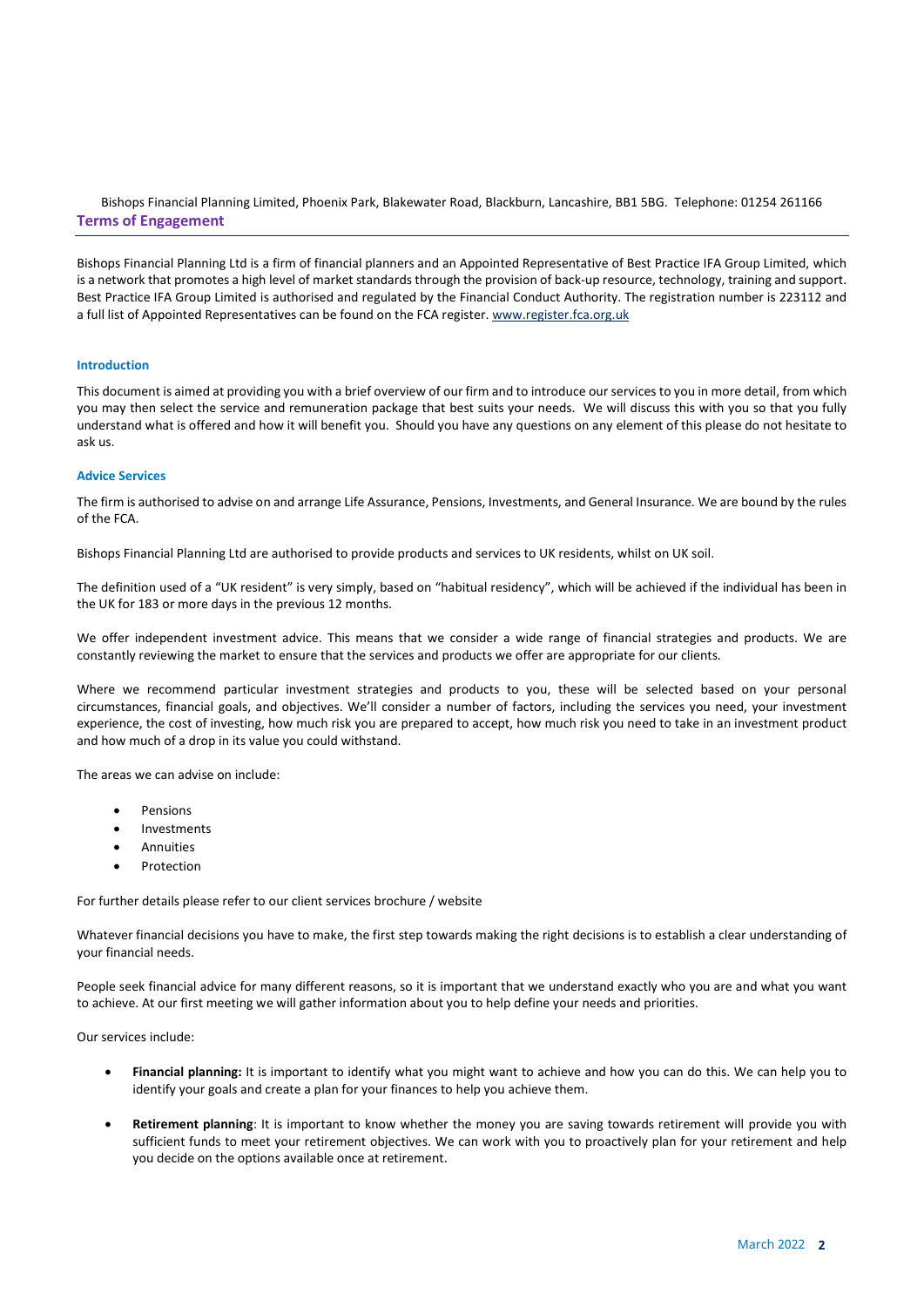Protection planning: Most of us want to protect the things that are important to us, our family, business, and quality of life. Protection planning can help to provide peace of mind in the event of your income changing due to unexpected events. We can help you plan for the best way to protect you, your family, or your business.

## Investment Objectives and Restrictions

Following the issue of this document, any subsequent advice or recommendation offered to you will be based on your stated objectives, acceptable level of risk and any restrictions you wish to place on the type of investments, policies, or companies you are willing to consider. Details of your stated restrictions and objectives will be included in the Suitability Report we will issue to you to confirm our recommendation. Unless confirmed in our initial discussion, to the contrary, we will assume that you do not wish to place any restrictions on the advice we give you.

We do not provide advice in relation to individual share holdings. If this is something you need assistance with, we can refer you to a stockbroker.

We do not provide advice on options, futures, and other derivative contracts as we believe that these are unlikely to be suitable for our clients.

# Call recording

Telephone calls are recorded for regulatory and training purposes and these will be referred to as part of our advice records. All call recordings will be used to minimise ambiguity in our discussions or instructions received and are encrypted for security and integrity purposes. These records will be kept in line with regulatory and statutory requirements and will be retained for a period of at least 6 years. In order to meet our regulatory obligations; calls concerning advice and transactions may not be carried out via our adviser's mobile phone number, and any such calls will need to be conducted through the recorded office number stipulated.

#### Advice options

We offer a variety of advice options:

- Execution only (for one-off transactions instructed by you)
- Focused Advice (approaching limited aspects of financial planning only)
- Full Advice (Full Financial Review based on all aspects of financial planning)

We will confirm which of these advice options will be provided prior to your agreement to proceed and where you have elected for a Focused Advice service; we will provide information about the types of product and areas of advice that we will consider for our recommendation.

# Transacting business

By signing these terms of business, you are giving your adviser permission to accept paper, electronic and verbal instructions to transact business on your behalf. This will be especially relevant to switching investment funds. Verbal instructions will only be taken where our call recording facilities described above are used. Any instruction received will be considered genuinely given and duly authorised.

#### **Termination**

You or we may terminate our authority to act on your behalf at any time without penalty. Notice of this termination must be given in writing. The termination will be without prejudice to the completion of transactions already initiated, if this is the case. Any transactions effected before termination are due a proportion of any charges for services accrued and shall be settled to the date of notification. Once signed, this agreement shall apply until such time as it is superseded, replaced or terminated.

## Client Money

The firm does not handle clients' money. We never accept a cheque made out to us (unless it is a cheque in settlement of fees, charges or disbursements for which we have sent you an invoice, which would be made payable to Best Practice IFA Group Ltd) or handle cash.

#### Customer Classification

Each client with whom the firm does business is categorised to identify the level of regulatory protection applied. We believe in providing our clients with full regulatory protection and we propose to classify you as a 'Retail Client' for investment purposes. Where you have been classified as anything other than Retail, this may affect the level of protection available to yourself from the Financial Ombudsman Service, though these restrictions will be highlighted to you at the time of classification.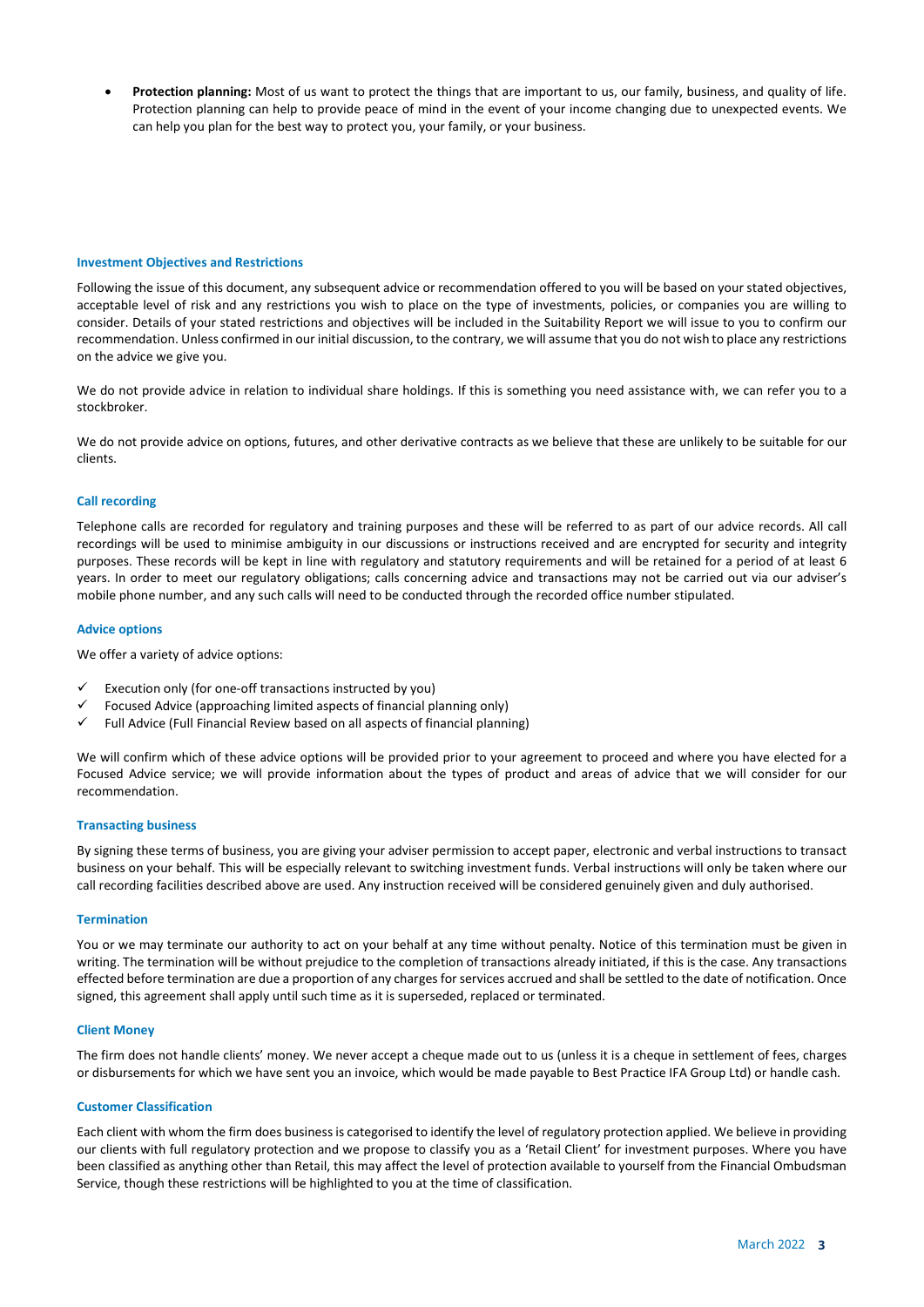## Data Protection

We collect and process your personal data (as such term is defined in the UK General Data Protection Regulation ("GDPR")) in the course of providing our services. We are a data controller (as the term is defined in the GDPR) of such personal data. Full details of how we process personal data can be found in our Privacy Notice at www.bishopsfp.co.uk.

We may collect and process personal data in relation to your health where you provide this either in a written application or by speaking with an adviser. This data will be collected and processed in accordance with our Privacy Notice, and used solely for the purpose of researching and advising on one or more products to suit your needs and assisting you with the application for and ongoing management of such products. We may also pass this data to Best Practice IFA Group Limited and third-party service providers so that they may carry out the services that they provide to us. In order to collect and process this data, we require your consent. This consent can be withdrawn at any time.

# Please note that we cannot provide a full range of services without such consent, and withdrawal of consent is likely to require us to cease providing our services to you.

Please tick this box to confirm you understand and consent to our processing of personal data relating to your health and our passing such special category data to Best Practice IFA Group Limited and third party service providers.\*Health information is typically required for protection advice, along with some investment advice areas such as pensions.

From time to time we send our clients information promoting our services, or other similar services in which we believe you might be interested. If you would prefer not to receive this information, please tick the box below. Alternatively, please contact The Data Protection Officer on 01403 334455 or in writing at Broadlands Business Campus, Langhurstwood Road, Horsham, West Sussex, RH12  $4OP$ 

Please tick this box if you do not wish for Bishops Financial Planning Limited to contact you for marketing purposes by email, telephone, post or SMS.\*

\*where client is under the age of 16 consent must be given by either the parent or legal guardian for this data to be processed.

# Material Interest

Occasions can arise where we, or one of our customers, will have some form of interest in business that we are transacting for you. If this happens, or we become aware that our interests or those of one of our other customers conflict with your interests, we will inform you in writing and obtain your consent before we carry out your instructions and detail the steps, we will take to ensure fair treatment. We have arrangements in place to ensure our clients are treated fairly, and we have a conflict-of-interest policy in place to help us manage the risks. You may ask for a copy of this policy at any time. This is intended to operate, monitor and maintain effective organisational and administrative arrangements with a view to taking all reasonable steps to prevent conflicts of interest.

## Benchmark Capital

Best Practice IFA Group, of which we are a member, is a subsidiary of Benchmark Capital Limited, which is wholly owned by Schroders plc. In the interest of disclosure, the companies that fall under Benchmark Capital Limited include Fusion Wealth Limited and Bright Square Pensions which may feature in recommendations made to you. Additionally, as Benchmark Capital is associated with Schroders, you may receive advice recommendations for funds that are managed by Schroders (including Cazenove Capital). Benchmark Capital also have investments in other financial services firms, such as Rayner Spencer Mills Research (RSMR). RSMR are a specialist investment fund rating agency that provide impartial, whole of market fund recommendations.

Fusion Wealth offer a discretionary fund management investment solution which may be recommended if it is suitable, this service consumes research services from RSMR. The Fusion Wealth discretionary fund management investment solution, offered under the brand "Schroders Investment Solutions", may contain funds associated to the Schroders Group where the funds help to meet the objectives of the model, Fusion Wealth also offer a range of investment funds. For clarity the use of Schroders Investment Solutions is not mandated and would only be used where it is a suitable solution to meet your financial objectives. All recommendations are made for the best interest of our clients, not the business, and Benchmark Capital group aims to create cost effective solutions and efficiencies which can benefit both consumers and our members. A board of directors have been appointed to maintain oversight and control of the companies within Benchmark Capital, and procedures are in place to monitor and safeguard our consumer's best interests.

#### Right to Cancel

We will inform you of your statutory right to cancel and the timeframes applicable in which to cancel, for life or pension contracts this is usually 30 days. However, there will be occasions where no statutory rights are granted, although this will be explained before any contract is concluded.

# **Complaints**

Our complaints procedures are available on request. If you wish to register a complaint, please contact us in writing to The Compliance Director, Best Practice IFA Group Limited, Broadlands Business Campus, Langhurstwood Road, Horsham, West Sussex, RH12 4QP. Alternatively, you can telephone 01403 334455. If you cannot settle your complaint with us, you may be entitled to refer it to the Financial

 $\mathbb{R}^n$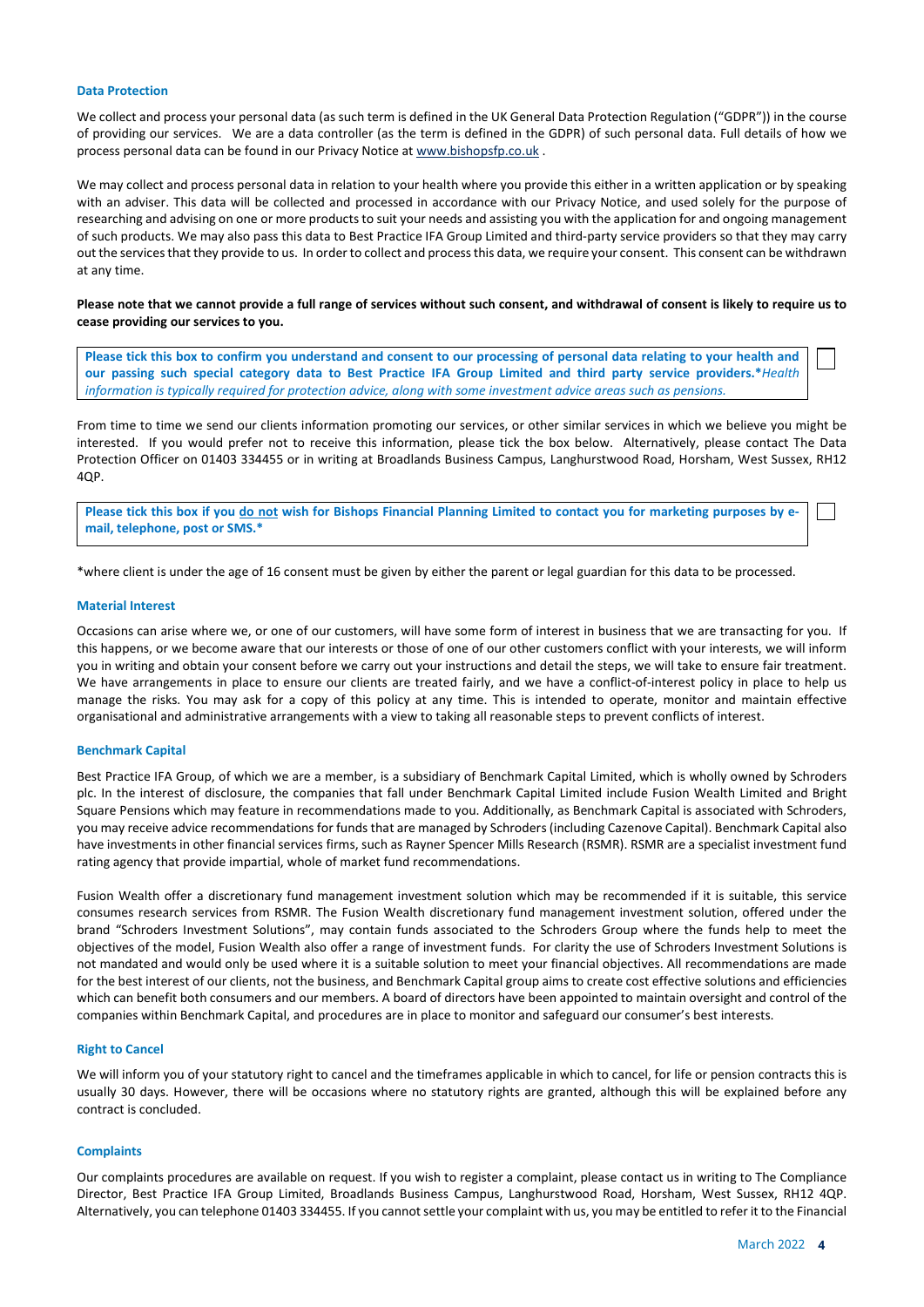Ombudsman Service (FOS) further details of the FOS can be found at www.financial-ombudsman.org.uk or by contacting them on 0800 023 4 567.

# Compensation Scheme

We are covered by the Financial Services Compensation scheme (FSCS) if we cannot meet our obligations. This is dependent upon the type of business, the circumstances of the claim and the eligibility of the claimant. Most types of investment, insurance, pension business and mortgages are covered by the FSCS up to specific limits, generally these limits are:

Investments – most types of investment business are covered for up to a maximum of £85,000. Pensions – most types of pension business are covered for up to a maximum of £85,000. Insurance – most types of insurance contacts are covered for 90% of the claim, without any upper limit. Mortgages – advising and arranging is covered up to a maximum of £85,000.

Further information about this compensation scheme arrangement and limits that apply to the various types of business can be found on the FSCS website - www.fscs.org.uk or by contacting them on 0800 678 1100.

#### **Law**

These Terms of Business are governed and shall be construed in accordance with English Law and the parties shall submit to the exclusive jurisdiction of the English Courts.

# Regulation

MIFID II has introduced the requirement for Legal Entity Identifier's (LEIs) to be obtained for clients who are companies, charities or trusts. If you are a client who is a legal entity or structure, including a company, charity or trust, you will need to make arrangements to obtain a LEI code if you want the firm to continue to act on your instructions or make a decision to trade on your behalf from 3 January 2018 onwards. Your adviser will be able to provide further guidance on the application process.

#### Target Market

At Bishops Financial Planning Ltd any recommendation made by an adviser will be after completing the appropriate product governance in relation to target market of funds and is conducive to your attitude to risk and in line with your current circumstances and objectives.

#### Fraud Prevention

Bishops Financial Planning Ltd is committed to upholding the highest standards to preventing fraud and corruption from occurring and to developing an anti-fraud culture and adhering to the standards as required by the UK Bribery Act 2010 and Proceeds of Crime Act 2002. To achieve this the firm will develop and maintain effective controls to prevent bribery, corruption and fraud and will take all such matters extremely seriously.

Sophisticated fraud attempts via email are notoriously hard to detect and ever-increasing in complexity. We will always remain vigilant and exercise caution whilst communicating with clients and will never send bank details or payment instructions via email, as it is not a secure medium. Should you ever receive such a request or instruction, please notify us immediately via telephone.

We will verify your identity before undertaking any business with you. To do this we may use electronic identity verification systems and we may conduct these checks from time to time throughout our relationship, not just at the beginning. The check may leave a 'footprint' on your credit file, but it will not affect your credit rating.

# Our Services

It is important that you know what to expect in terms of the services we provide, and that you understand our commitment to you in the provision of those services. We intend to be professional, clear, and fair in our dealings with you, and will always ensure that any service or advice provided is in your best interests.

Whatever financial decisions you have to make, the first step towards making the right decisions is to establish a clear understanding of your financial needs and current situation.

People seek financial advice for many different reasons so it's important that we understand exactly who you are and what you want to achieve. At our first meeting we'll gather information about you to help define your needs and priorities.

Our services include:

#### Initial Consultation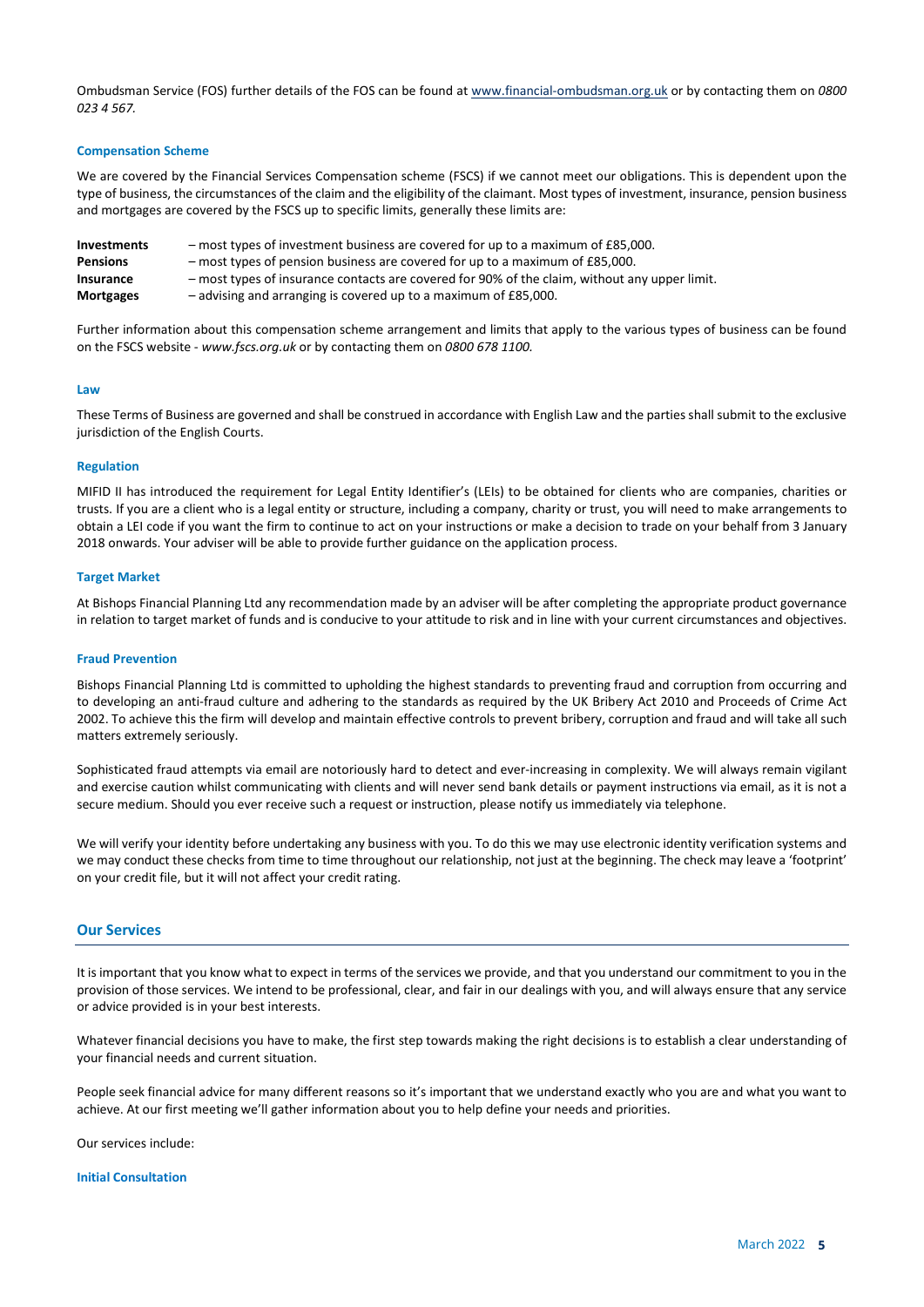We will meet with you face-to-face, via Web meeting or telephone conference in order to capture important information about your current circumstances, your financial history, and your aspirations, priorities and objectives in terms of your financial future. We will also discuss your attitude towards "investment risk", and your understanding of how such risk may affect you. This will take approximately 1- 2 hours.

The consultation will close with a summary of our findings, and our suggested next steps toward a tailored, yet realistic, solution to your needs. There is no obligation to proceed at this stage, and no costs will have been incurred.

## Research and Analysis

Should you decide to proceed, further to our initial meeting, we will ask you to formalise your permission for us to commence chargeable work for you by signing this Agreement. At this stage, we will begin to undertake the process of thoroughly analysing your current position based on our extensive knowledge of financial markets, and diligently researching potential solutions for your needs.

Should we need to consult with any professional advisers or financial services providers with whom you have an agreement, we will ask for your express consent to do so.

#### Report Preparation

When we have all the information we require, a full Financial Planning Report will be devised to paint a clear picture of your current position and outline a clear and thoroughly researched recommendation for the solution we believe to be in your best interests. We will arrange to meet with you to discuss our recommendations in full and take you through our Report step-by-step. You are free to take the report away and give it due consideration before agreeing to move forward to the next stage.

## Implementation

Once you feel that you are in a position to make a fully informed decision to proceed, and you have given us your consent to do so, we will begin the process of implementing our recommendations. We will assist you in completing all of the relevant forms and ensuring your applications are processed by the relevant investment houses and providers in a timely manner.

#### Ongoing Review Services

Depending on the size and complexity of your portfolio once in place, you may or may not require ongoing review services. These services are optional, and once implemented, can be cancelled should our ongoing review services no longer be required. It is important to be aware that, in the absence of a specific agreement to provide you with ongoing services, your portfolio will not be monitored unless you contact us to ask for a specific service.

# Discretionary Management Facility

Where suitable, we may recommend a third-party discretionary fund management service to run your investments on a discretionary basis, this means that your portfolio will run in real time as there is no need to advise you every time an underlying change needs to be made. The obvious benefit of this approach is that trading can be done easily and efficiently and dealing charges will, in most cases be reduced.

Bishops Financial Planning Ltd has direct agreements in place with selected Discretionary Fund Manager's (DFM's) some of which are as 'Agent as Client' and some "Agent of Client". In instances whereby we make a recommendation for a DFM service, we will confirm the contractual arrangement in place.

Where the recommendation is for an Agent as Client service, by agreeing to these terms, you are authorising Bishops Financial Planning Ltd to act as your agent and on your behalf in implementing an agreed discretionary management service. This authority includes acting, generally, in relation to the management of your money and specifically entering into discretionary investment management agreements and giving instructions in connection with investment mandates offered by discretionary managers. As the DFM has no direct contractual relationship with you, the investor, you may have no direct recourse against the DFM via the Financial Ombudsman Service (FOS) in the event of a complaint. This does not remove your right to refer complaints to the FOS, only the method by which any complaint is pursued. You can find more information in relation to how to make a complaint, within the complaint section.

Where the recommendation is for an Agent of Client service, by agreeing to these terms, you are authorising Bishops Financial Planning Ltd to intermediate on your behalf to implement an agreed discretionary management service. For the provision of the DFM service, there will be a direct contractual relationship between you and the DFM for the provision of services and the DFM will recognise you as their customer. In this contractual arrangement you will be able to raise an investment complaint to the DFM in accordance with the provisions within the contract with you.

Where our recommendation includes a DFM service we will inform you of the additional fees payable.

Our work typically includes:

 Undertaking appropriate due diligence and recommending a Discretionary Fund Manager (DFM) service that we believe best meets your needs and objectives.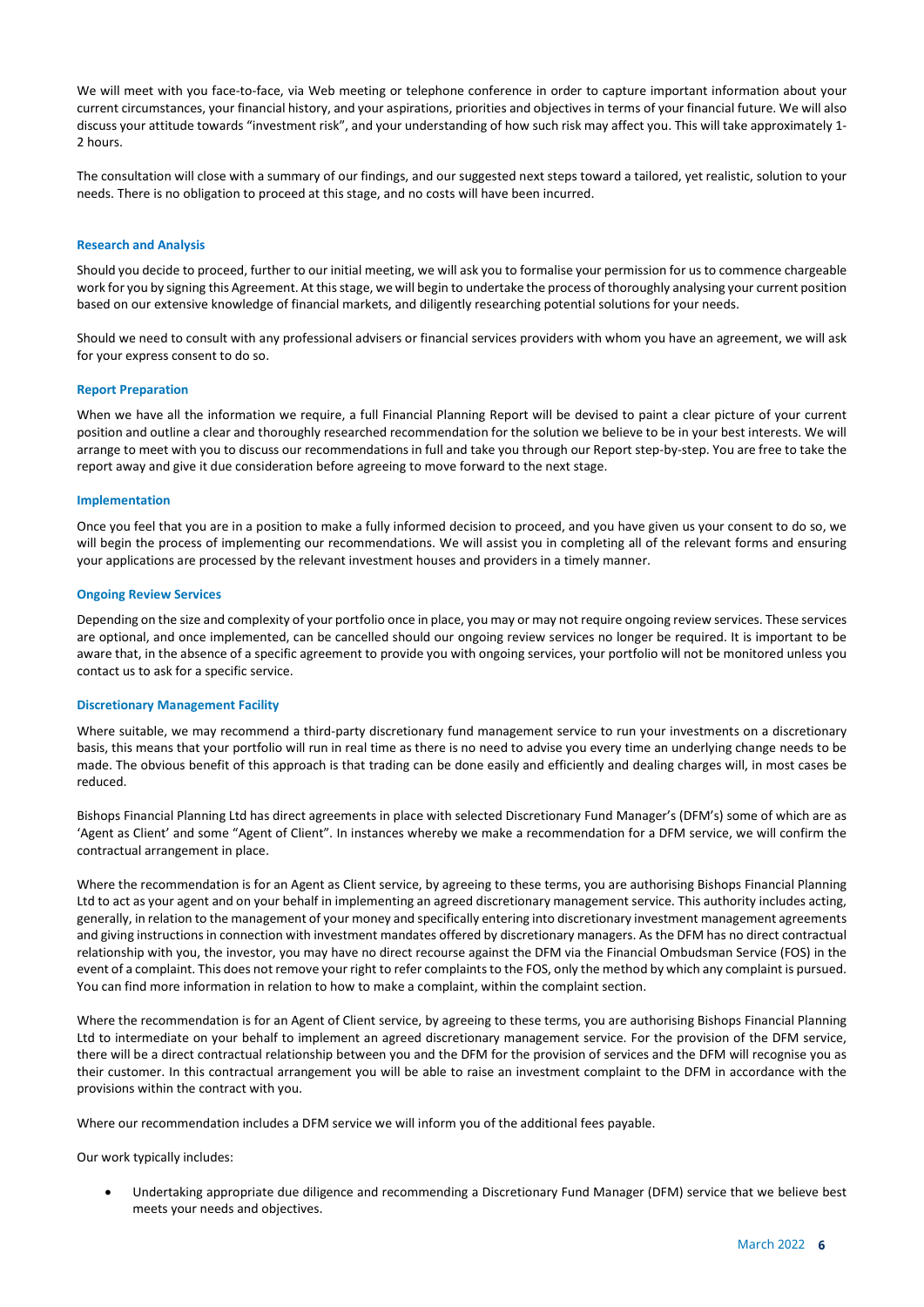Where applicable, attending initial meetings with you and the DFM and ensuring that your relationship with the DFM is established correctly. This will not be applicable where the service offered is a model portfolio service.

# A 'Comprehensive Plan'

Where a full advice option has been agreed, we aim to provide all our clients with full and comprehensive advice rather than limiting it to one product. This means that we will consider how all your plans and investments overlap and interact with one another in order to formulate the most efficient strategy for your needs. This can be concisely summarised by the phrase "the whole is more than the sum of its parts".

In order to construct an all-encompassing financial plan for our clients, we will consider your assets and liabilities, how you protect your income, any other protection products you have including life cover, what pension provision you have made, the savings and investments you have, your tax position and whether trusts can help you within a full advice proposition.

# How we charge Indication of costs.

You will always know our fees before you make a decision to proceed. We do not hide our costs and we have a transparent charging structure, so you can be sure we are working efficiently for your benefit. Before any work is carried out we will send a fee agreement for your signatures and return.

Our fees are based wholly upon the provision of our qualified and professional expertise, the time taken to analyse your circumstances and devise an appropriate strategy going forward, the design of an appropriate summary report to communicate this strategy to you, and also takes into account our firm's exposure to regulatory, commercial and financial risk.

Should we undertake initial research towards your goals, but you subsequently do not proceed with our recommendations, we will raise an invoice for an agreed fee in order to recoup our costs. This payment will need to be made by cheque or bank transfer.

Should you agree to proceed, and we go ahead with the implementation of your strategy, it can be arranged for your total fees to be deducted from the investment amount at outset, via the product provider if the recommended provider will facilitate this. Alternatively, you may prefer to make your payment to us by cheque or bank transfer. Your choice can be made in the Client Declaration section of this document.

In some circumstances (for protection planning business only) we may receive a commission payment from a product provider. Typically, the commission payment will be offset against the charges you pay us for our services. If the commission payment relates to a regular contribution policy and you stop paying premiums on that policy, we may be obliged to refund the commission received back to the policy provider. In such cases, we reserve the right to request the full payment of any outstanding balance of charges for our services.

# Cost of Initial Services

| Initial Consultation (1st meeting)                     | Free of charge                                                                                                                                                                            |
|--------------------------------------------------------|-------------------------------------------------------------------------------------------------------------------------------------------------------------------------------------------|
| Fees for research, analysis and implementing<br>advice | 0.5% - 3% of funds invested, subject to maximum fees - see table below for<br>tiered scales and cash examples. We will discuss the fees on a case by case<br>basis to ensure transparency |

## Scale of Initial Fees

Our fees are now described in more detail.

| Tier 1                                                                                                                          | Tier 2                                     | Tier 3                                        |
|---------------------------------------------------------------------------------------------------------------------------------|--------------------------------------------|-----------------------------------------------|
| Investing between £0 - £50,000                                                                                                  | Invested between £50,001 - 500,000         | Investing more than £500,000                  |
| 3%                                                                                                                              | 1%                                         | 0.5%                                          |
|                                                                                                                                 |                                            | Subject to our "decency charge"               |
| "Decency Charge" - regardless of investment holdings, we apply a cap to overall initial charges of £10,000.                     |                                            |                                               |
| A sliding scale of fees applies, meaning that the relevant fee or fee percentage is applied progressively. Examples as follows: |                                            |                                               |
| <b>Example 1: Investment of £30,000:</b>                                                                                        | <b>Example 2: Investment of £450,000:</b>  | <b>Example 3</b> ; Investment of £1,750,000;  |
|                                                                                                                                 | Tier 1 fee of £1,500                       | Tier 1 fee = $£1,500$                         |
|                                                                                                                                 | Tier 2 fee (£400 $k \times 1\%$ ) = £4,000 | Tier 2 fee (£450k x 1%) = £4,500              |
|                                                                                                                                 |                                            | Tier 3 fee (£1,250,000k x 0.5%) = £6,250      |
| TOTAL FEE UP TO £900 depending on the<br>work involved                                                                          | <b>TOTAL FEE £5,500</b>                    | TOTAL FEE £12,250 (subject to decency<br>fee) |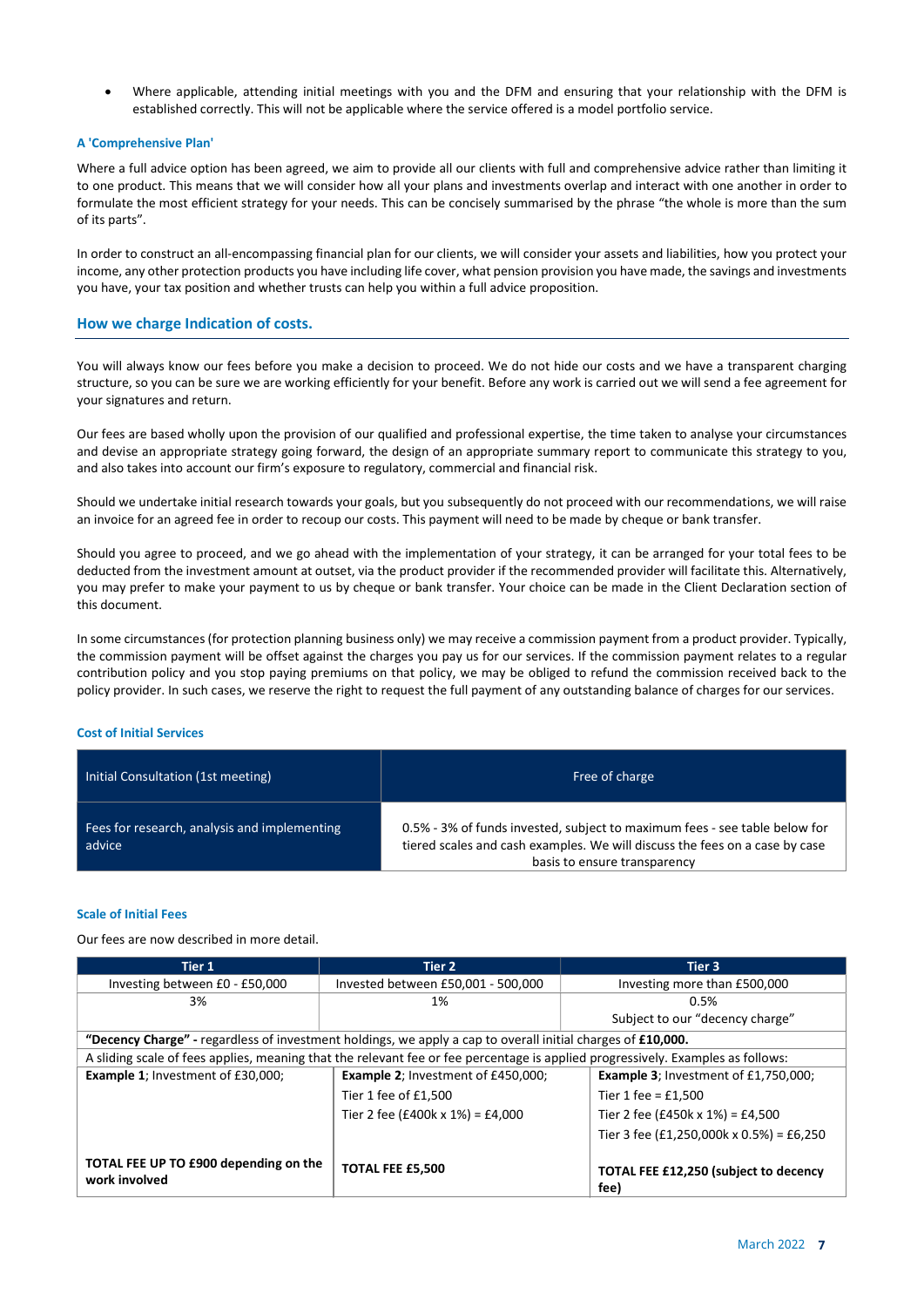# Specialist Advice for Workplace Pensions

Bishops Financial Planning Limited is a specialist advice firm that works with employers who are required to enrol their workers into a qualifying workplace pension. We operate a fixed fee structure for our services in this unique area of advice.

Specialist advice is available for employers who need to enrol their workers into a Qualifying Workplace Pension

We offer two distinct service levels to meet different business needs and budgets. Our Standard Service offering an end to end solution including whole of market advice and interaction with your employees with a fixed fee of £1,200. Works well for larger businesses.

Our Transactional Service which offers a budget option where we will simply set up a pension scheme for you with the National Employment Savings Trust on a transactional basis. We charge a fixed fee of £495.

Automatic Enrolment Governance Check

Available for employers wishing to review whether their existing pension scheme continues to meet the needs of its' workers, we offer a comprehensive Auto-enrolment Governance Check. Our fixed fee for this service is £495.

• Employers Pension Clinic

Fixed fee £900 per day for a Pension Clinic, where we will come to your place of business and meet with you and your employees to offer independent financial advice. Our half day rate is £500.

#### Charges for Regular Premium Contracts

In cases where a recommendation is made for a regular contribution contract – such as a Personal Pension, an ISA, or another investment vehicle into which monthly contributions are made – we charge a fixed minimum fee of £500. You may choose to pay this fee upfront or pay us as a deduction at a rate of £30 per month of each contribution over the first 12 months of the plan. Charges calculated on regular premiums are levied at our discretion depending on your individual circumstances and the recommendations made. We will tell you if and when any such charges are going to be combined with other fees, reduced, or waived. Examples as follows:

| Example 1                                                                              | Example 2                                                                                   | Example 3                                                                                   |
|----------------------------------------------------------------------------------------|---------------------------------------------------------------------------------------------|---------------------------------------------------------------------------------------------|
| Monthly contributions of £100pm;                                                       | Monthly contributions of £200pm;                                                            | Monthly contributions of £400pm;                                                            |
| TOTAL FEE £500 (£50pm for 10 months)                                                   | TOTAL FEE £500 (£50pm for 10 months)                                                        | TOTAL FEE £500 (£50pm for 10 months)                                                        |
| Therefore, for the first 12 months the amount<br>invested will be £700 after our fees. | Therefore, for the first 12 months the<br>amount invested will be £1,900 after our<br>fees. | Therefore, for the first 12 months the<br>amount invested will be £4,300 after our<br>fees. |

# Hourly Rate Charges

Where hourly fees are payable these will be based on the time required (based on the complexity of the work). The appropriate charge will reflect the type of work undertaken. I will allocate fees as follows for such work:

| Advising:           | £150 per hour |
|---------------------|---------------|
| Paraplanning work:  | £100 per hour |
| Administrator work: | £75 per hour  |

Should we undertake research and analysis work on your behalf, but you decide not to take up our recommendations, we reserve the right to charge you a fee to cover our time. This will typically be represented by the hourly rate as above. Example:

| Advising:           | 2 hours $x \pm 150 = \pm 300$ |
|---------------------|-------------------------------|
| Paraplanning work:  | 2 hours $x \pm 100 = \pm 200$ |
| Administrator work: | 2 hours $x \notin 75 = £150$  |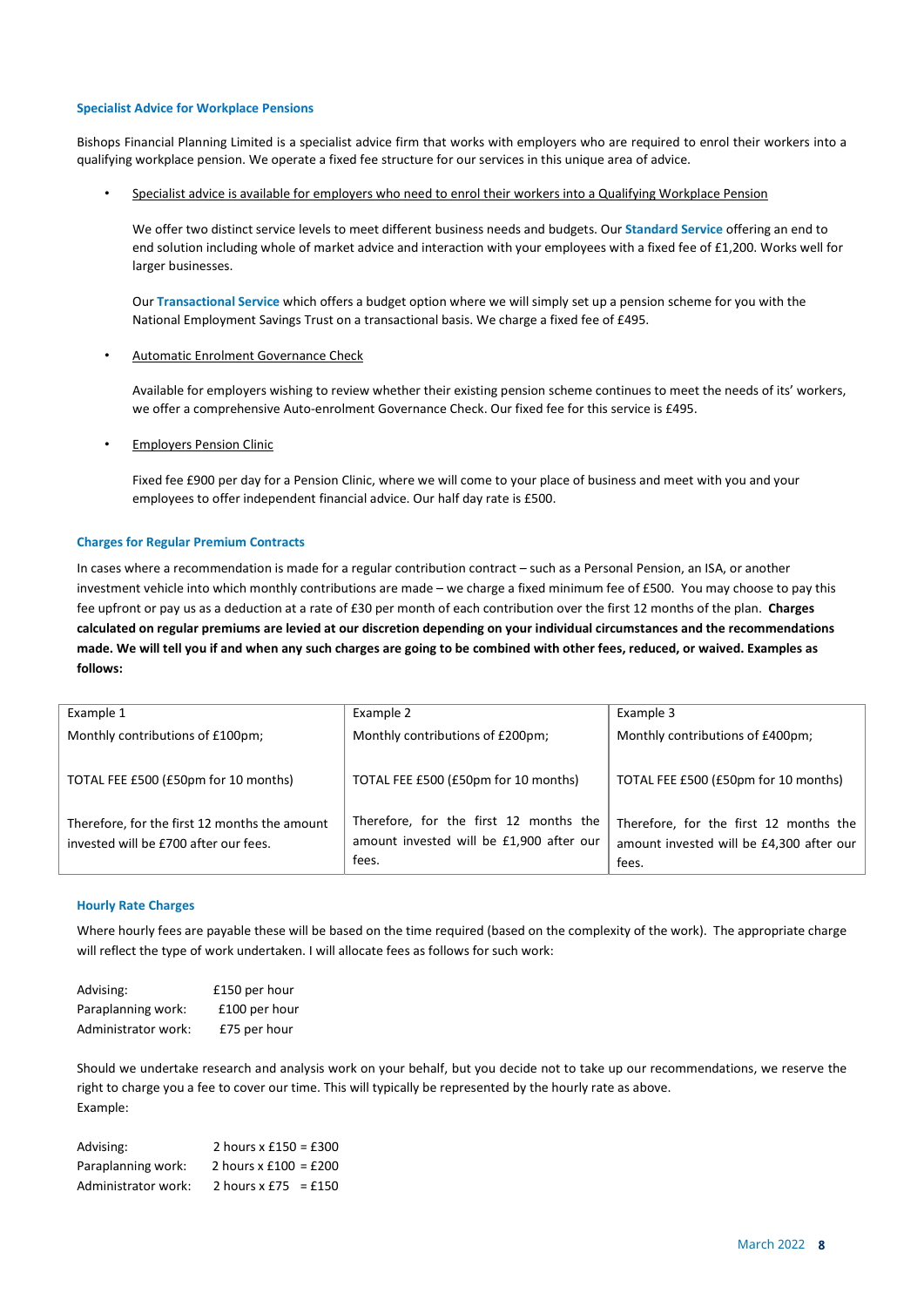Total fee: £650

The time taken to research a typical and non-complex investment or retirement need or objective, to collate the information and devise an appropriate report, may take anything up to 6 hours, which would incur a fee of £650. We will estimate the total cost for you in advance of commencing work if you wish. You may ask us not to exceed a specified amount.

# Example 1

For a straightforward, non-complex investment recommendation such as contributing the annual allowance into a stocks and shares ISA, the costs may typically be as follows:

| <b>Financial Planner:</b> | 2 hours at £150 per hour    |
|---------------------------|-----------------------------|
| Paraplanning work:        | 30 minutes at £100 per hour |
| Administrator work:       | 1 hour at £75 per hour      |
| Total:                    | f425                        |

## Example 2

For a more complex review and recommendations encompassing several existing pensions and investments, the costs may typically be as follows:

| <b>Financial Planner:</b> | 10 hours at £150 per hour |
|---------------------------|---------------------------|
| Paraplanning work:        | 4 hours at £100 per hour  |
| Administrator work:       | 6 hours at £75 per hour   |
| Total:                    | £2.350                    |

#### Example 3

For a very complex review and recommendations encompassing several existing pensions and investments, consideration of issues such as the Annual and Lifetime Allowance, inheritance tax planning and working with other professionals, the costs may typically be as follows:

| <b>Financial Planner:</b> | 30 hours at £150 per hour |
|---------------------------|---------------------------|
| Paraplanning work:        | 8 hours at £100 per hour  |
| Administrator work:       | 20 hours at £75 per hour  |
| Total:                    | £6.800                    |

We will estimate the total cost for you in advance of commencing work if you wish. You may ask us not to exceed a specified amount. Should we undertake research and analysis work on your behalf, but you decide not to take up our recommendations, we reserve the right to charge you a fee to cover our time.

## Initial Advice Service

On occasion when we work with you Initial Advice may be required, whereby we have reviewed your existing plans and the resulting outcome may be the requirement for a new plan. As a result of this we would have to provide Initial Advice to establish your new plan and explain the reasons we are doing so.

# Invoice Procedure

Invoices are issued on the day we either finalise your advice and/or present it to you. Invoices are payable within 30 days of the date of the invoice.

## What is not included in our fees?

Will Writing, advice on trusts outside of a product and complex tax calculations/advice. In addition, we will pass on any third-party expense such as Capital Gains Tax (CGT) reporting or third party discretionary management fees which we may be invoiced on your behalf. If we do need to charge you for any of these services a fee will be agreed with you in advance. Neither our firm nor our employees are qualified to render legal or accounting advice or to prepare any legal or accounting documents. It is hereby understood and agreed that the onus is on you, the client, to refer to a solicitor or accountant any point of law or accountancy that may arise during the course of discussions with us.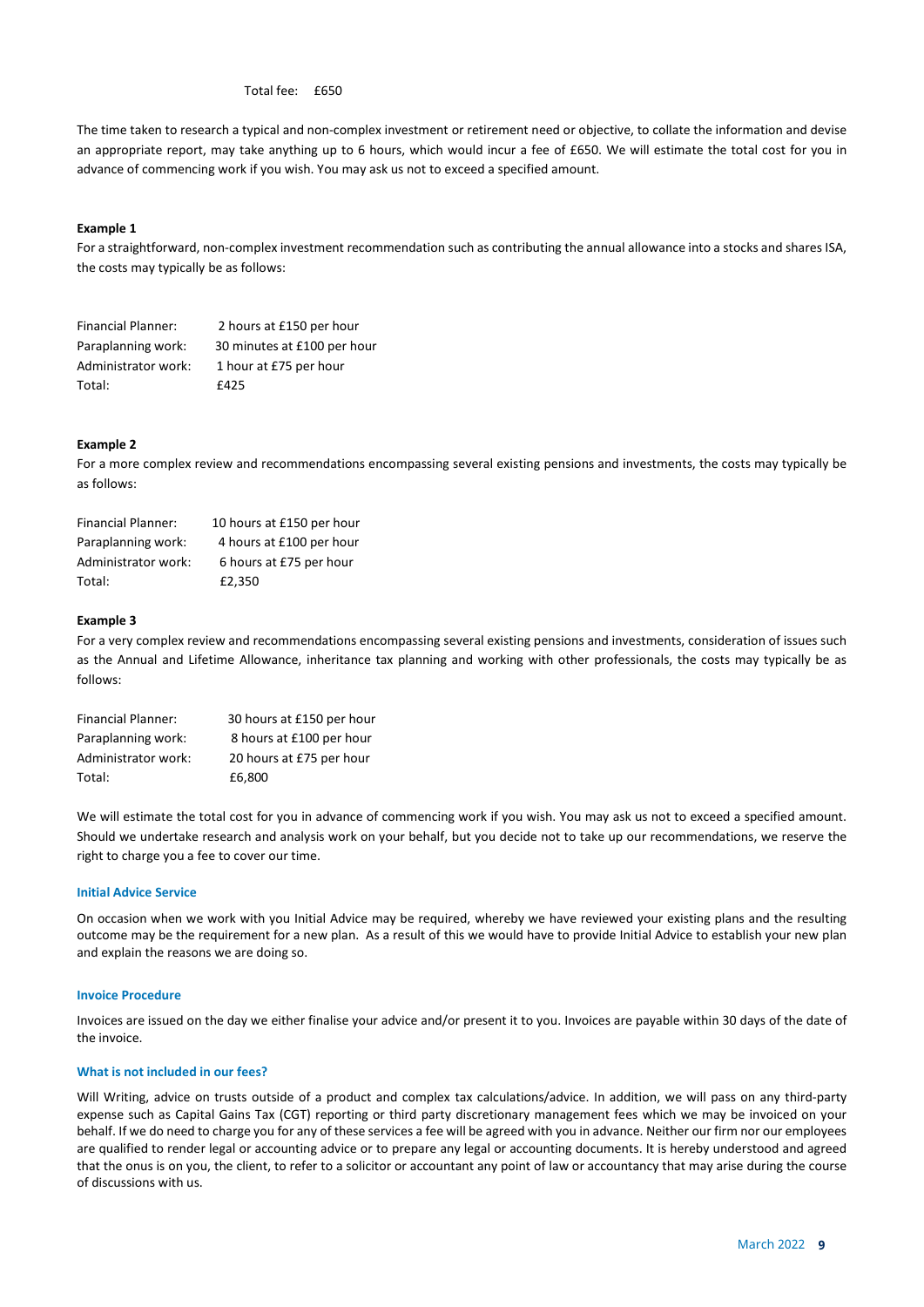# Refunds and Cancellation Policy

Fees are payable subsequent to our Professional Advice Services being provided, and therefore refunds are not available in normal circumstances. Fees paid in respect of regular or annual services are not refundable. However, any ongoing services may be cancelled upon request. Please also see "Right to Cancel" above, in respect of cancelling individual products or policies.

Should a refund be required due to any element of dissatisfaction on your part, this should be approached via our normal Complaints procedure as outlined above. We will try to resolve the issue to your satisfaction, which may include offering a discretionary refund.

# Cost of Ongoing Review Services

Whether you have a sizeable and complex portfolio of products, or one or two modest investments, it is important to consider how these should be managed going forward. We can provide an ongoing review service designed to expertly maintain and monitor your portfolio. The benefit of this is to ensure that your objectives and attitude to risk are correctly aligned with your holdings over an extended period of time.

In addition, ongoing advice services ensure that developing and future financial objectives are taken into account. Furthermore, aspects of your financial arrangements can change over time, including your goals and risk profile as well as the underlying asset's risk characteristics. Ongoing review service can help adapt and position your arrangements to manage such changes and influencing factors.

The availability of some services is dependent upon the type of financial plan we implement for you. Our typical fee is shown below:

Service Charge: 1.0% per annum, based upon the prevailing value of your portfolio. Examples as follows:

| Example 1                               | <b>Example 2</b>                             | <b>Example 3</b>                             |
|-----------------------------------------|----------------------------------------------|----------------------------------------------|
| Portfolio value of £50k = £500 per year | Portfolio value of $£150k = £1,500$ per year | Portfolio value of $£275k = £2,750$ per year |

## What is our Ongoing Review Service?

As a minimum our ongoing review service will provide:

- A face to face, web, or telephone review meeting at least annually which we will contact you to arrange. The review will include:
	- o A review of your attitude to risk to identify changes in your profile and to confirm the ongoing appropriateness of your portfolio against your attitude to risk.
	- o A review of your investment performance against your objectives and circumstances.
	- An annual rebalancing of your portfolio, if required
- Annual valuations
- Bed and ISA switch with no initial fee

Example of first year combined fees:

| Example 1                                  | Example 2                              | Example 3                                  |
|--------------------------------------------|----------------------------------------|--------------------------------------------|
| Portfolio value of £100k initial fee       | Portfolio value of £250k initial fee   | Portfolio value of £750k initial fee       |
| Tier $1 = £50,000 \times 3\% = £1,500$     | Tier $1 = £1,500$                      | Tier $1 = £1.500$                          |
| Tier 2 = £50,000 x $1\%$ = £ 500           | Tier 2 £200k x $1\%$ = £2000           | Tier 2 = £450k x $1\%$ = £4500             |
| Portfolio value Ongoing fee £1000 per year | Portfolio value Ongoing fee £2500 year | Tier $3 = £250k \times 0.5\% = £1250$      |
|                                            |                                        | Portfolio value Ongoing fee £7500 per year |
|                                            |                                        |                                            |
| Total fees for the first year £3000        | Total fees for the first year £6,000   | Total fees for the first year £14,750      |

\*Please note that funds under management will fluctuate and the fees payable will change, depending on the value of your investment.

# Opting Out of our Ongoing Review Service

You may decide to "opt-out" of any ongoing review service either by requesting our Transactional Service at outset or by changing your mind at some future date.

Where you choose our ongoing review service, then subsequently change your mind, fees will continue to be applied up to the day that we receive your written or verbal confirmation that our ongoing service is no longer required. From this point on we will no longer provide the services detailed under the "Ongoing review Service" section of this agreement. You are free to do so, however, please take note of the following: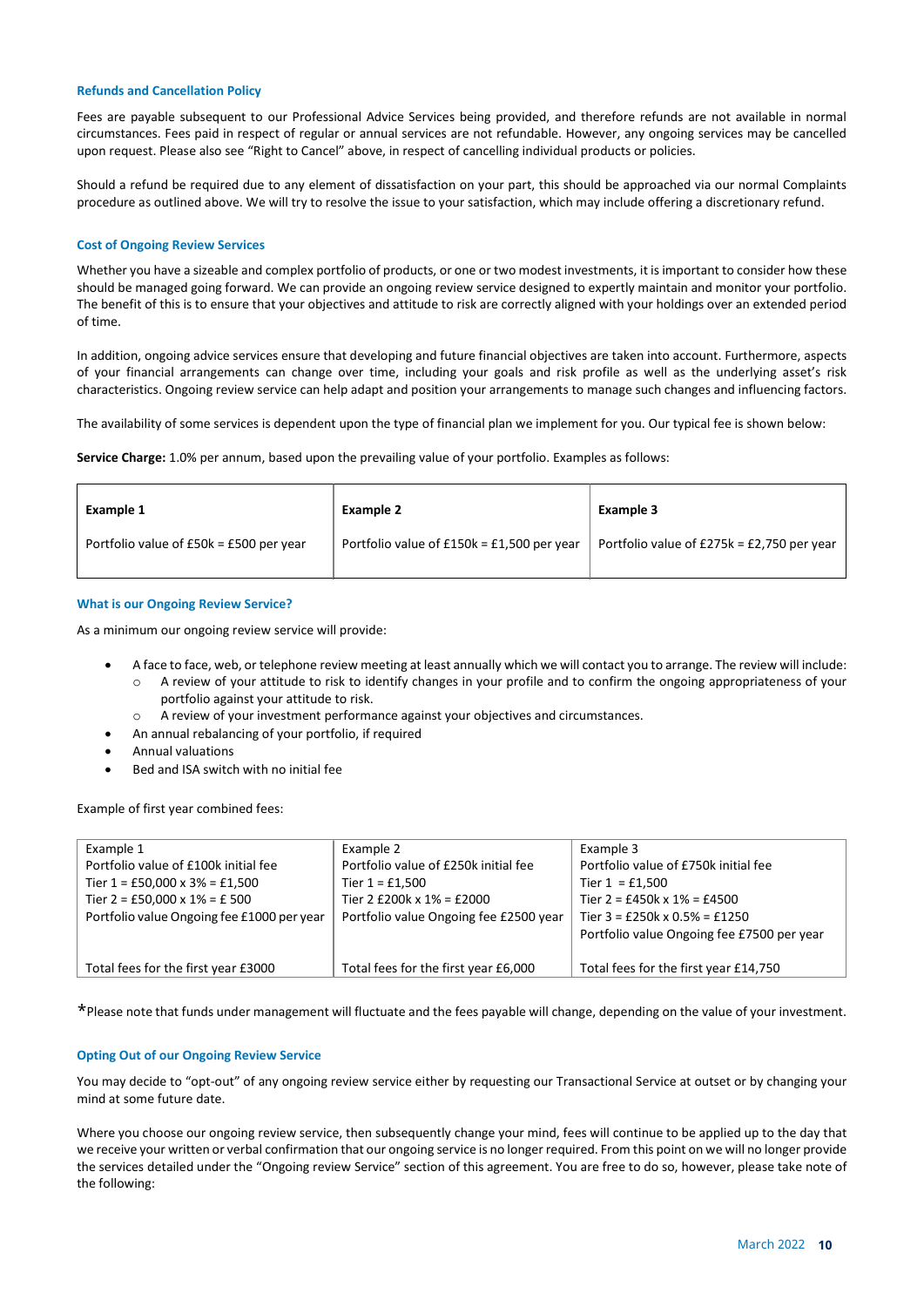- If your financial circumstances, objectives and attitude to risk change over time, the structure of your investment portfolio may no longer be in your best interests.
- As financial markets fluctuate, the way your assets are allocated in your portfolio may become unbalanced and ultimately expose you to more equity risk than you wish to accept.
- Any negotiated discounts in respect of fund charges may cease should you opt out of ongoing services.
- If you use a Wrap Platform the provider may apply or increase a charge if you do not have a nominated adviser on your account. Typically, this is 0.5% per annum.
- We must be notified either verbally or in writing of your request to opt out of the ongoing review service.

You may, of course, opt back into our ongoing review service at any time.

# Other charges

Depending on the services we provide, there may be costs and charges (including taxes), not charged by us, but related to the financial products we arrange for you. These charges may be one-off charges (payable up front) or charges payable on an ongoing basis. For example:

- Service costs: If your investments are held on a platform (an online investment administration service) or held with a DFM, the platform provider / DFM will make a charge for administering / managing your investments.
- Investment costs: These are the costs relating to the manufacturing and managing of your investments for example, fees charged by the investment fund manager, costs relating to investment transactions. We'll always disclose any third-party costs as part of making our recommendations.

# Aggregated Costs Disclosure

Before we provide you with our advice, we will add together all the costs and charges payable so that you are able to understand the overall costs of our services and recommendations. This is referred to as aggregated costs and charges information.

We will confirm the actual aggregated costs and charges based on our recommendations within our suitability report or state name of other document where aggregated costs and charges information will be provided.

# Tax Efficient Pension Fee Collection

We will advise you the most tax efficient way of paying our fees.

# Value added Tax

As we act on your behalf as an intermediary and intend to implement financial solutions our fees are presently exempt from VAT which means we do not usually have to make an additional charge of 20%. If we do have to charge you for a service which is subject to VAT, we will inform you in advance.

# Client Declaration

# This document represents our standard Terms of Engagement, upon which we intend to rely. For your own benefit and protection, you should read these terms carefully before signing below. If you do not understand any point, please ask for further information.

Our typical charges are based on the fees detailed in the Costs of Initial Services and Cost of Ongoing Review Services outlined above. This Agreement is designed to confirm and formalise our discussion regarding the services we provide. Where our charges are based upon a percentage of the initial investment amount and/or ongoing contract value, we will confirm the fee in specific monetary terms. For funds under management with an agreed percentage based, charge, please be aware that as the fund grows the charge will increase. Where our charges are defined by an hourly rate, we will provide an estimate of the overall cost to you before proceeding. You should seek legal advice in respect of your own specific requirements to ensure the validity of this agreement.

An invoice in respect of Professional Advice Fees will be raised upon completion of the initial service, or upon completion of any associated transaction/s or product/s, to meet the cost of our services to you.

Initial fees; please select one of the following options:

| Tick this box if you agree that our initial Fees are to be deducted from your investment. |  |
|-------------------------------------------------------------------------------------------|--|
| Tick this box if you agree to pay our initial Fees by cheque/bank transfer.               |  |